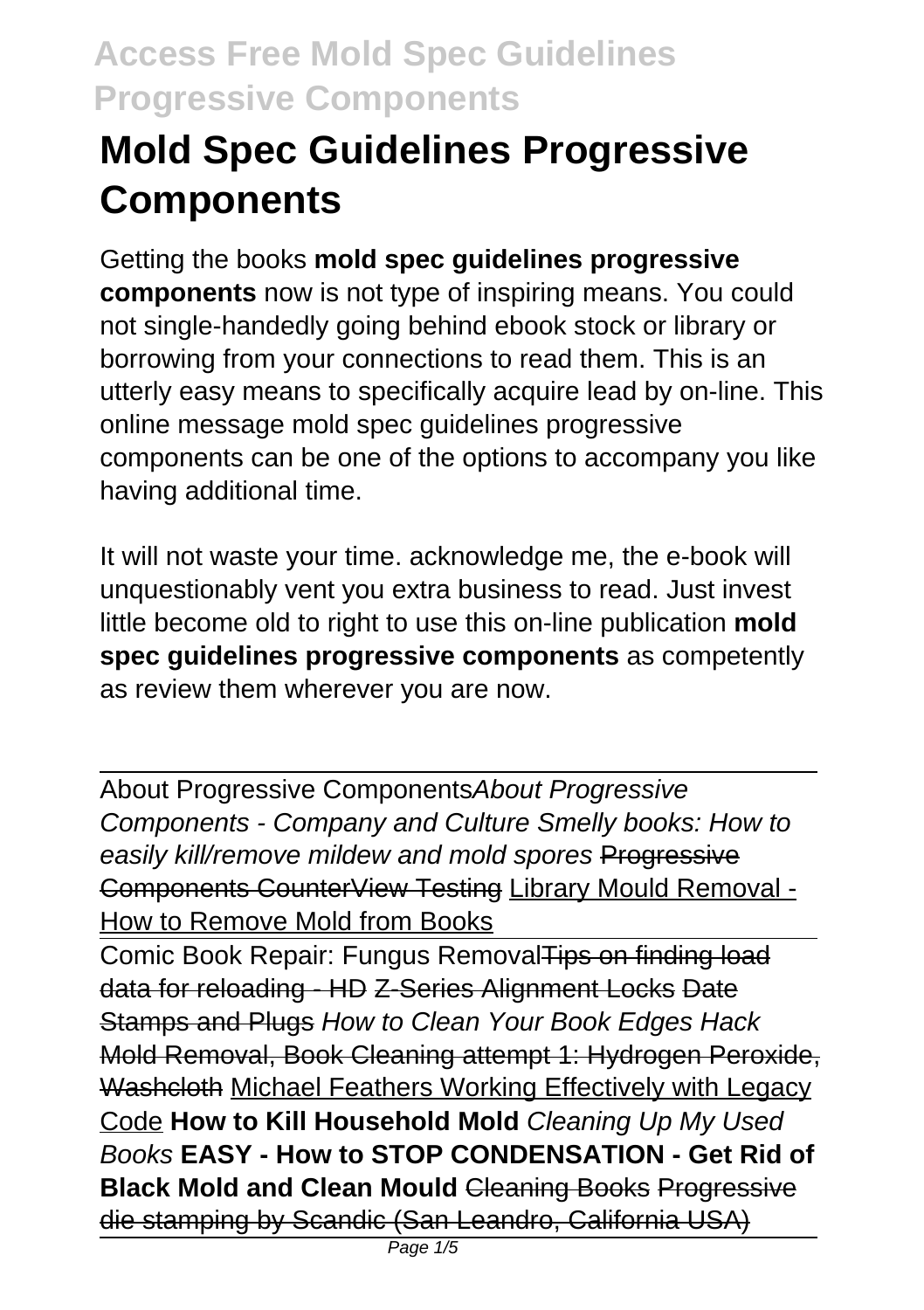On the Home Front: Making Mold \u0026 Mildew Disappear Deep drawing metal progressive die to US Marvels of Injection Molding! Injection Molding Animation BOOK REPAIR - Removing bad odours from your books **2.1 ADE Die Design and Detailed Manufacturing Drawing** Threadmilling: The Ultimate Guide! WW187 System Cooling - The Intelligent Flow Monitoring System for Molds Guvenal Die \u0026 Mould Components Inc Introduction Film How Do You Remove The Smell From Musty Books? (Mystery Hour)Plastic Injection Molding **MyCoolPackaging Presents Topic:DesignThinking in Packaging(Part 2), Speaker :Dr.Sudipto Bhattacharya How Everyone Plays Monopoly Wrong Which Makes it Worse... And Much More** Mold Spec Guidelines Progressive Components Mold Spec Guidelines – Progressive Components Don't Build the "Same Old Same Mold" Steps for evaluating the latest mold innovations in order to move along the evolution process.

Mold Spec Guidelines – Progressive Components

Mold Spec Guidelines – Progressive Components Progressive Components' products are designed and manufactured for maximum performance, enabling the optimization of production and to drive overall profitability. We are so confident that our components will outperform others that we contracted an independent testing facility to conduct ...

Mold Spec Guidelines Progressive Components Progressive Components is an independently operated developer and distributor of componentry and software for the production tooling industry delivering convenience for the mold builder and unmatched tooling performance for molders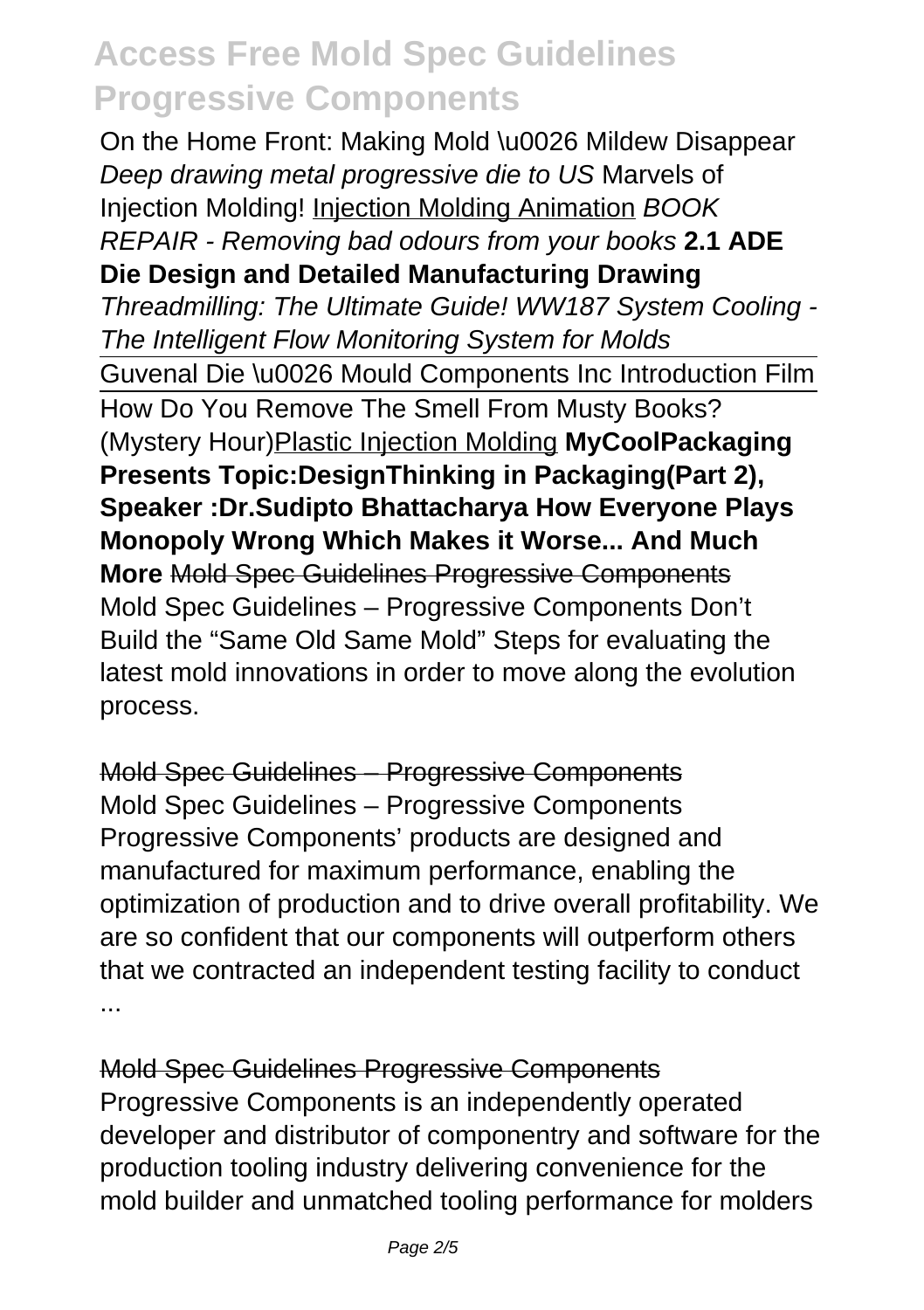and OEMs. Progressive's off-the-shelf standards and exclusive innovations are designed to speed mold builds. reduce costs, and minimize downtime, with availability through direct distribution and authorized dealers throughout the world.

Progressive Components – Components for the Production ... Version 1.1 includes a Mold Cycle Calculator, a Hardness Conversion Chart, a Units Conversion Chart (length, area & temperature), along with a Steel Conversion Chart. Note: This software was developed for Palm OS-based units using OS3 or OS4 (Palm, Handspring, Sony) and requires at least 1MB of free disc space.

Progressive Components | Components for the Production ... Mold Finish Guide - Molded Plastic Examples Molded, ABS plastic plaque, 8-1/2 x 11, showing typical finishes to aid in communication with customers. Includes A-1, A-2, A-3, B-1, B-2, B-3, C-1, C-2, C-3, D-1, and D-3 finishes.

Progressive Components | Components for the Production ... This chart references common tooling materials and their designations in various regions. Contact Progressive at tech@procomps.com for materials not listed here. Materials. UA SAE/AISI. Japan. Germany W.nbr. United Kingdom : Low Carbon Steels. 1018: S15C: 1.0453: 081A15 (up to .35% Carbon) 4130: SCM2 : 708A30: 8630: SNCM220H: 1.6523: 805A20

Progressive Components | Components for the Production ... This website uses cookies to improve your experience. We'll assume you're ok with this, but you can opt-out if you wish. Cookie settings ACCEPT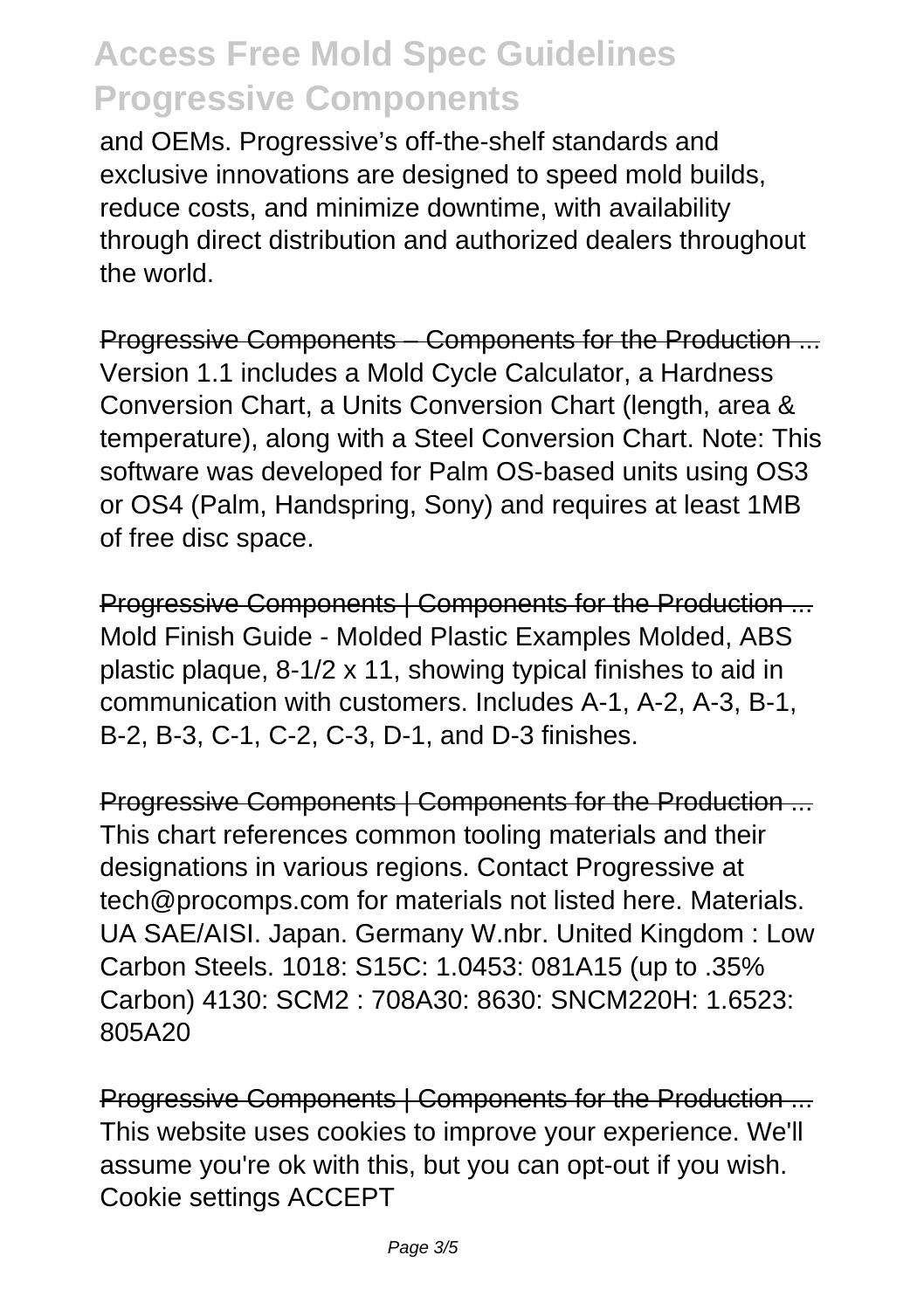### Products – Progressive Components

This website uses cookies to improve your experience while you navigate through the website. Out of these cookies, the cookies that are categorized as necessary are stored on your browser as they are essential for the working of basic functionalities of the website.

#### Catalog – Progressive Components

Progressive Components is a supplier for the production tooling industry of industry standard components and unique innovations. Our global network consists of hub locations in North America, Asia, and Europe, with a growing number of wholly owned Regional Service Centers.

### americas – Progressive Components

Progressive strives to provide quality components at competitive prices and through innovation, pricing, and service, we will continue to work to be the overall best value for your company. We appreciate your business, and if you have any questions please contact me at 1-800-269-6653 or via email at glenn.starkey@procomps.com .

### Price List – Progressive Components

microeconomics perloff third edition solutions mold spec guidelines progressive components electrical exam papers grade 10 mathematics march common paper 2013 catcher in the rye study guide answers chapter 27 age of imperialism quiz 1969 corvette restoration guide convert document into chemistry mcmurry 6th edition solutions chapter 18 lab ...

### Steel Design 5th Edition Segui Solution Manual

In addition to items listed here, Progressive can provide alternative materials, treatments or configurations for any standard product available in the Progressive Components